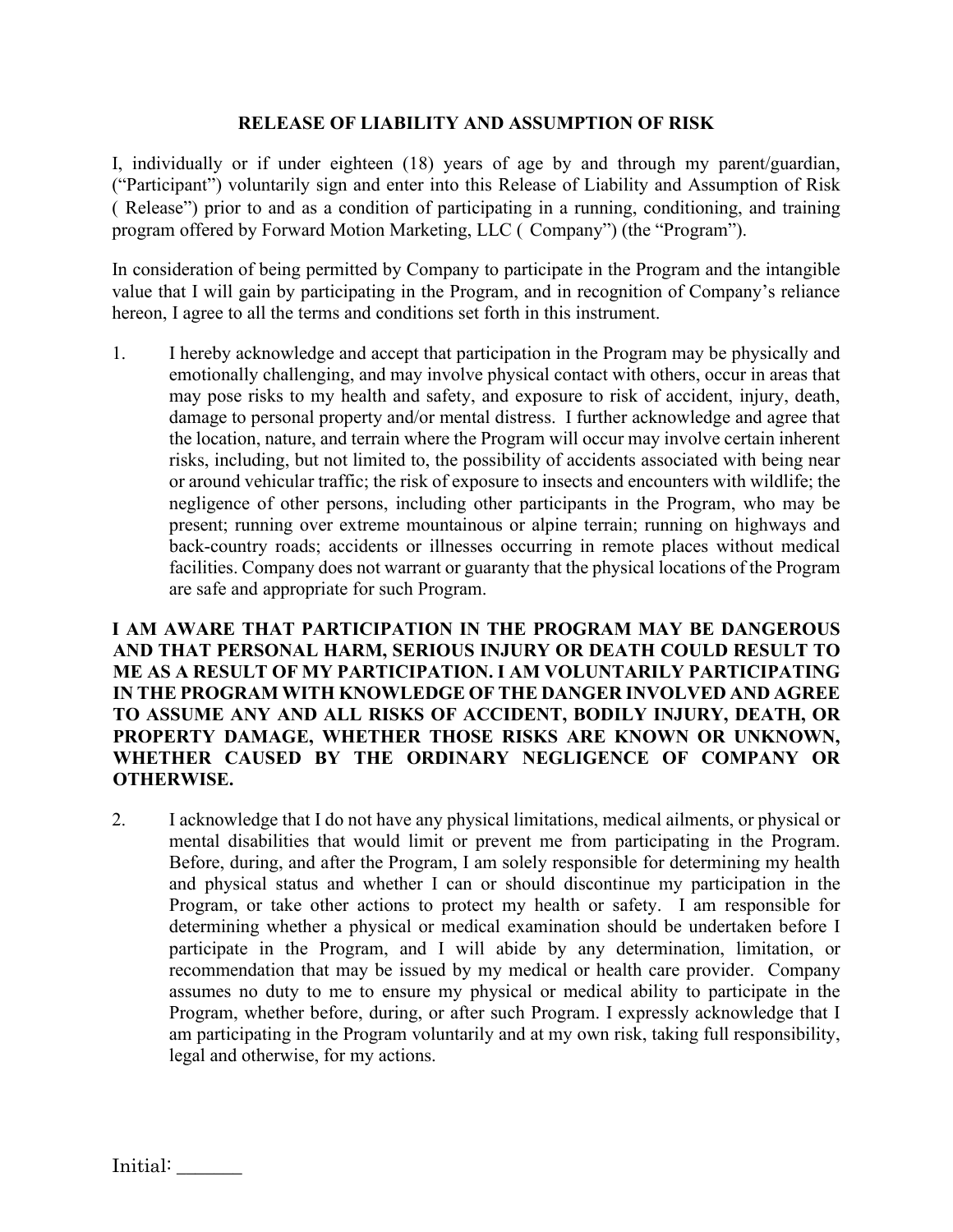- 3. I will conduct myself in a safe and reasonable manner. I will not participate in the Program while under the influence of medication, drugs or alcohol, or while suffering from any medical, health or other condition (including, but not limited to, illness or injury), that might in some manner potentially cause harm or injury to me, to another participant, or to the property of Company.
- 4. **RELEASE, WAIVER OF LIABILITY:** In consideration for being permitted to engage in the Program, I, on behalf of myself, my heirs, executors, administrators, and personal representatives ("Releasing Parties"), hereby irrevocably, unconditionally, and forever expressly waive and release any and all claims, now known or hereafter known, against Company, and its officers, directors, manager(s), employees, agents, affiliates, successors, and assigns, including Lisa Landrum (collectively, "Released Parties"), on account of injury, disability, death, or property damage arising out of or attributable to my participation in the Program, whether arising out of the ordinary negligence of Company or any Released Parties or otherwise. I covenant not to make or bring any such claim against Company or any other Released Party, and forever release and discharge Company and all other Released Parties from liability under such claims.
- 5. **INDEMNITY PROVISIONS:** I shall defend, indemnify, and hold harmless Company and all other Released Parties against any and all injuries, losses, damages, liabilities, deficiencies, claims, actions, judgments, settlements, interest, awards, penalties, fines, costs, or expenses of whatever kind, including reasonable attorneys' fees, the costs of enforcing any right to indemnification under this Release, and the cost of pursuing any insurance providers, arising in some manner from my participation in the Program, including any claim related to my own negligence or the ordinary negligence of Company. I further acknowledge and agree that the Released Parties shall have no liability or obligation to Releasing Parties with respect to, arising from, related to, or in connection with my participation in the Program.
- 6. I represent and warrant that I, as the Participant or Participant's parent if signing as the parent of the minor participant, am eighteen (18) years of age or older, am under no legal incapacity to execute this Release and to be bound by its terms. I have been given a full opportunity to review and analyze this Release. I fully and completely understand all of the terms of this Release and sign it voluntarily, freely, and knowingly. I acknowledge and agree that this is a complete RELEASE and DISCHARGE of all claims and rights of the undersigned against the Released Parties, and that no action will be taken by or on behalf of the undersigned with respect to any such claims or rights, it being understood that this release shall be binding upon my heirs, executors, and administrators, and anyone claiming by or through me.
- 7. I hereby consent to receive medical treatment deemed necessary if I am injured or require medical attention during my participation in the Program. I understand and agree that I am solely responsible for all costs related to such medical treatment and any related medical transportation and/or evacuation. I hereby release, forever discharge, and hold harmless Company from any claim based on such treatment or other medical services.

Initial: \_\_\_\_\_\_\_